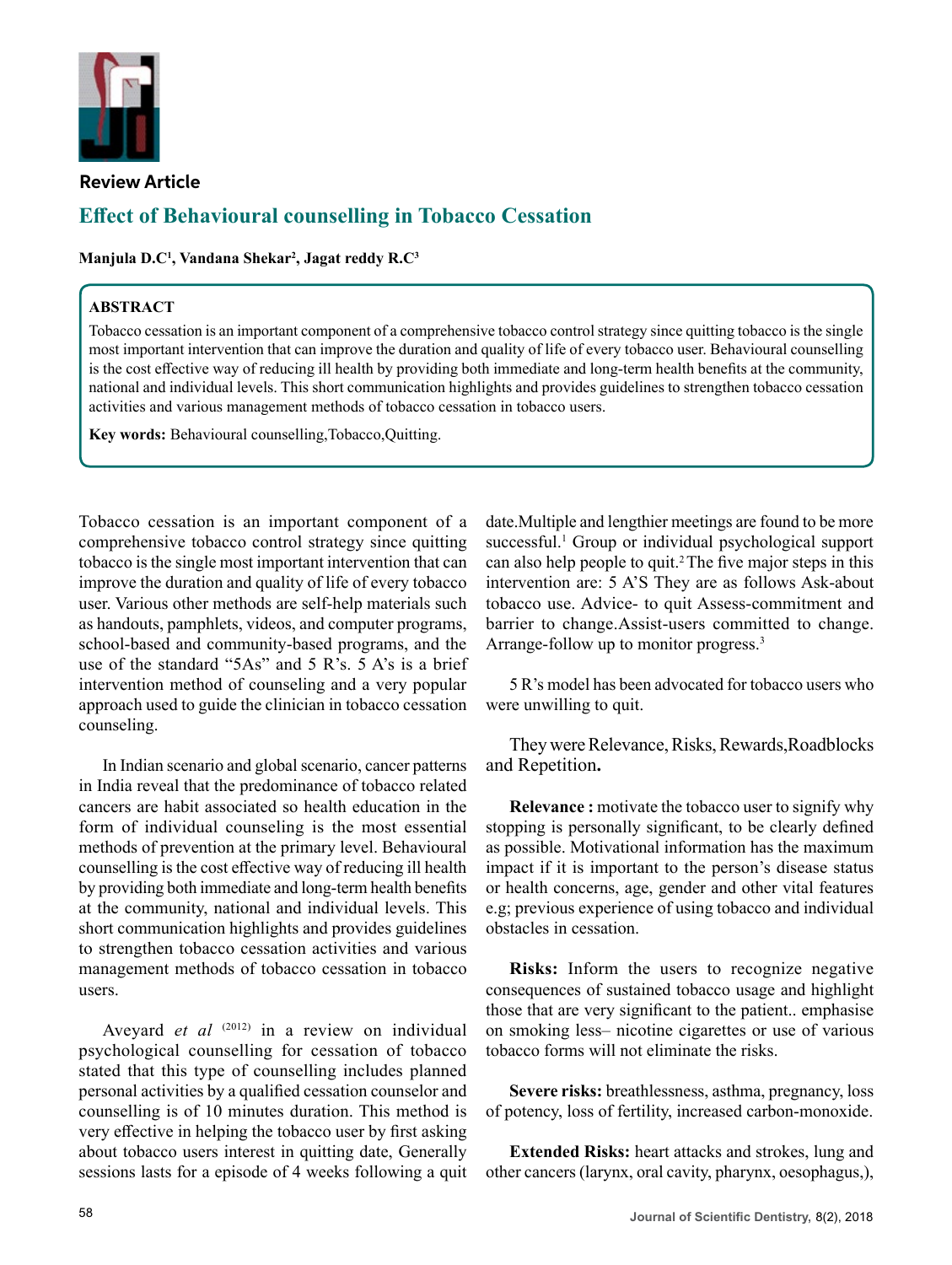chronic bronchitis and emphysema),long-term disability and need for comprehensive care.

**Environmental risks:** greater risks of lung cancer and heart diseases in spouses; higher risks of smoking by children of tobacco users: increased rate for low birth weight, SIDS, asthma, ear disease and respiratory infections in children of smokers.

**Rewards:** The Therapist should ask the tobacco users to categorize the probable benefits of stopping tobacco use and converse specific benefits of quitting like improved health, good sense of smell, saving their cash,, feel better about yourself. home, car,garments, breath will smell better as a replica for children have healthier babies feel better physically, perform higher in physical manners, decreased aging of skin.

**Roadblocks:** The Physician should tell the users to find out the barriers to quitting and note specific obstacles to quitting and note essentials of therapy that could deal with problems associated with it.Distinctive barriers are withdrawal symptoms, fear of disappointment, weight gain, unsupported, dejection, on using tobacco.

**Repetition:** This motivational therapy should be repetitive constantly when an uninterested patient reports the clinic. Tobacco users who were unsuccessful in their past quit attempts should be told that most of them make repeated quit attempts before they are successful.4

In a systematic (transtheoretical) model developed in 1982 by Prochaska et al., individuals using tobacco products are evaluated in 5 stages with regard to their views and behaviour towards quitting smoking based on nicotine dependence.

- a. People who do not plan to quit smoking (pre-contemplation phase)
- b. People who have begun to think about giving up smoking (contemplation phase).
- c. People who are ready or in the preparation phase to quit smoking (preparation phase).
- d. Quitting, trying to quit (action).
- e. Maintaining not smoking (maintenance)<sup>5</sup>

The most common intervention physicians make is to advise cessation (because it will prevent ill health), but a systematic review of randomised controlled trials show that offering support for smoking cessation (such as medication or behavioural support) enhances the rate at which people attempt to stop smoking.<sup>6</sup> The prime aim of interventions to promote cessation at the individual level is to improve health and reduce the ill-health consequences of smoking.7 Achieving lifelong tobacco abstinence is an important public health goal. Most studies use 1-yearfollow-ups, but little is known about how good these are as proxies for long-term and life-long abstinence. Also,intervention intensity is an important issue for development of efficient and cost-effective cessation treatment protocols.8

# **Conclusion**

Tobacco cessation facilitates health benefits like improved mental and physical health. Behavioural counselling of two to three minutes can help the quitters to quit than other pharmacotherapy methods like Nicotine replacement therapy where adverse effects are more. However, evidence suggests that a combination of psychotherapy and medication increase the success of quitting success than either of them taken alone.

## **References**

- 1. Aveyard P, Raw M. Improving smoking cessation approaches at the individual level. Tob Control.2012; 21(2):252–7.
- 2. Lancaster T, Lf S. Individual behavioural counselling for smoking cessation ( Review ) Summary of findings for the main comparison.2018;(3):2017–19.
- 3. Fiore MC, McCarthy DE, Jackson TC, Zehner ME, Jorenby DE,,Mielke M,Smith SS,Giuliani TA,Baker TB, et al. Integrating smoking cessation treatment into primary care : an effectiveness study.Prev Med 2004;38(4):412– 20.
- 4. Clinical Practice Guideline Treating Tobacco Use and Dependence Update Panel, Liaisons, and Staff. A clinical practice guideline for treating tobacco use and dependence: 2008 update. A U.S. Public Health Service report. Am J Prev Med 2008;35:158-76.
- 5. Prochaska JO, DiClemente CC, Velicer WF, Rossi JS. Standardized, individualized, interactive, and personalized selfhelp programs for smoking cessation. Health Psychol.1993; 12: 399-405.
- 6. Aveyard P, Begh R, Farley A, West R.. Brief opportunistic smoking cessation interventions: a systematic review and meta-analysis to compare advice to quit and offer of assistance. Brief opportunistic smoking cessation interventions : a systematic review and metaanalysis to compare.Addiction 2012;107(6):1066-73